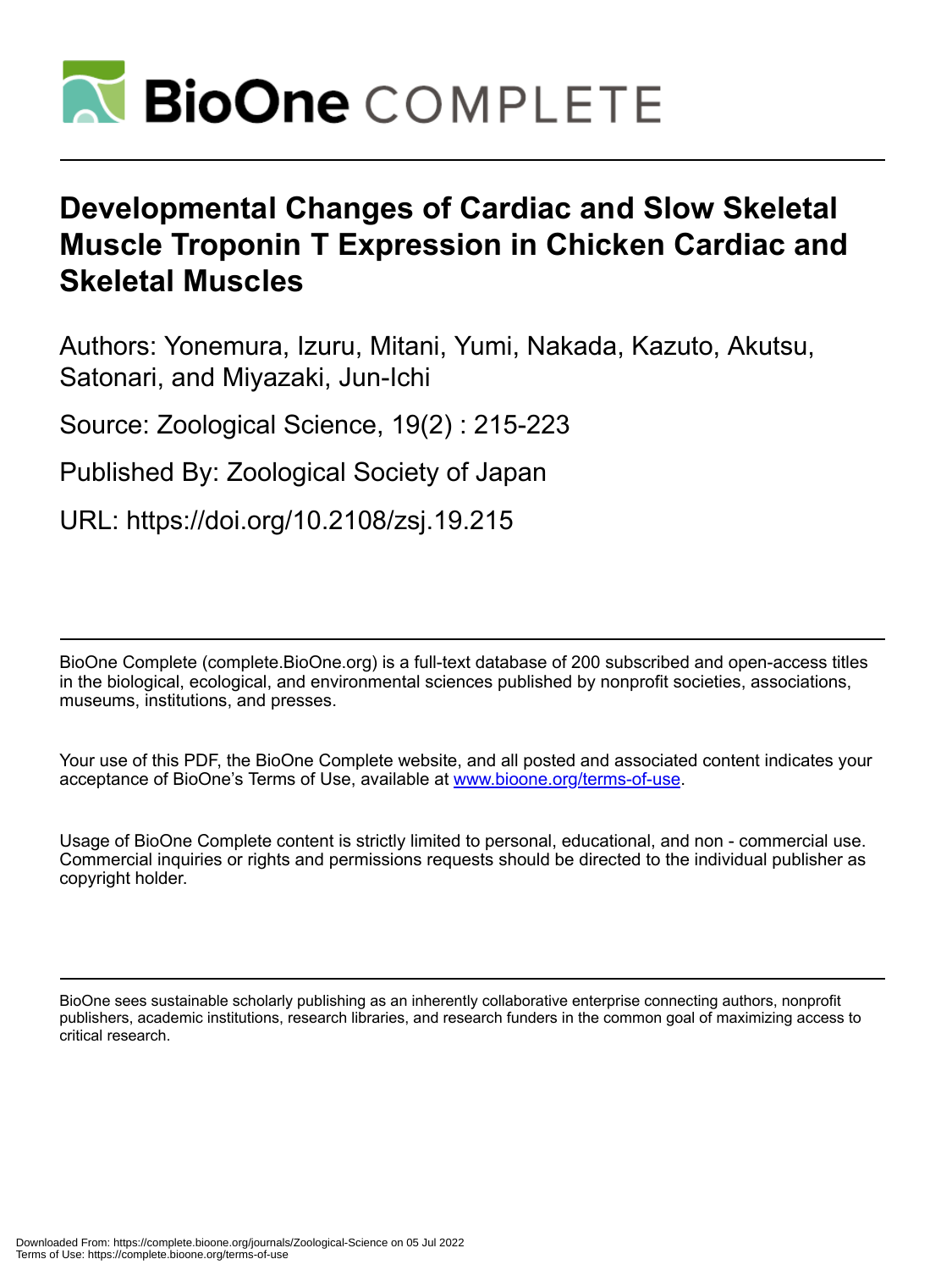# **Developmental Changes of Cardiac and Slow Skeletal Muscle Troponin T Expression in Chicken Cardiac and Skeletal Muscles**

Izuru Yonemura<sup>†</sup>, Yumi Mitani, Kazuto Nakada, Satonari Akutsu and Jun-Ichi Miyazaki\*

*Institute of Biological Sciences, University of Tsukuba, Tsukuba, Ibaraki 305-8572, Japan*

**ABSTRACT**—Numerous troponin T (TnT) isoforms are produced by alternative splicing from three genes characteristic of cardiac, fast skeletal, and slow skeletal muscles. Apart from the developmental transition of fast skeletal muscle TnT isoforms, switching of TnT expression during muscle development is poorly understood. In this study, we investigated precisely and comprehensively developmental changes in chicken cardiac and slow skeletal muscle TnT isoforms by two-dimensional gel electrophoresis and immunoblotting with specific antisera. Four major isoforms composed of two each of higher and lower molecular weights were found in cardiac TnT (cTnT). Expression of cTnT changed from high- to low-molecular-weight isoforms during cardiac muscle development. On the other hand, such a transition was not found and only high-molecular-weight isoforms were expressed in the early stages of chicken skeletal muscle development. Two major and three minor isoforms of slow skeletal muscle TnT (sTnT), three of which were newly found in this study, were expressed in chicken skeletal muscles. The major sTnT isoforms were commonly detected throughout development in slow and mixed skeletal muscles, and at developmental stages until hatching-out in fast skeletal muscles. The expression of minor sTnT isoforms varied from muscle to muscle and during development.

**Key words:** muscle development, fiber type, isoform, alternative splicing, troponin T

### **INTRODUCTION**

Vertebrate striated muscles are grouped into cardiac, fast skeletal, and slow skeletal muscles based on differences in their contractile properties and structures. Protein compositions are also peculiar to each group of muscles and the expression of those proteins is specifically regulated during muscle development (for reviews, see Obinata, 1985; Shiaffino and Reggiani, 1996).

Troponin, the key protein for  $Ca^{2+}$ -sensitive molecular switching of contraction in the vertebrate striated muscle, consists of three components, troponin T (TnT), troponin I, and troponin C (for reviews, see Shiaffino and Reggiani, 1996; Zot and Potter, 1987). TnT has isoforms which are encoded by three genes characteristic of cardiac, fast skeletal, and slow skeletal muscles (Breitbart *et al*., 1985; Coo-

\* Corresponding author: Tel. +81-298-53-4665; FAX. +81-298-53-6614.

E-mail: junichi@sakura.cc.tsukuba.ac.jp † Present address: National Institute for Basic Biology, 38 Nishigonaka, Myodaijicho, Okazaki, Aichi 444-8585, Japan.

per and Ordahl, 1985; Gahlmann *et al*., 1987; Smillie *et al*., 1988; Mesnard *et al*., 1993; Yonemura *et al*., 1996). Each gene can generate a variety of transcripts and protein isoforms by alternative splicing (for review, see Shiaffino and Reggiani, 1996).

Miyazaki *et al*. (1999) determined the structure of the chicken fast skeletal muscle troponin T (fTnT) gene and indicated that  $2^{15}$  transcripts were potentially produced by splicing of 16 alternative exons in the gene. Actually far fewer transcripts have been detected. Smillie *et al*. (1988) and Schachat *et al*. (1995) found four variants of chicken fTnT cDNA and 16 variants of chicken fTnT 5'-cDNA, respectively. Imai *et al*. (1986) and Yao *et al*. (1992) reported that the chicken leg muscle had 40 kinds of fTnT isoforms and the chicken wing muscles had 80 kinds of fTnT isoforms including phosphorylated forms. Developmental changes of fTnT isoform expression have been examined in detail (Matsuda *et al*., 1981; Abe *et al*., 1986). In the breast muscle, transition from L-type (low-molecular-weight isoforms) to Btype (high-molecular-weight isoforms) fTnT occurs during development, while only L-type fTnT is expressed through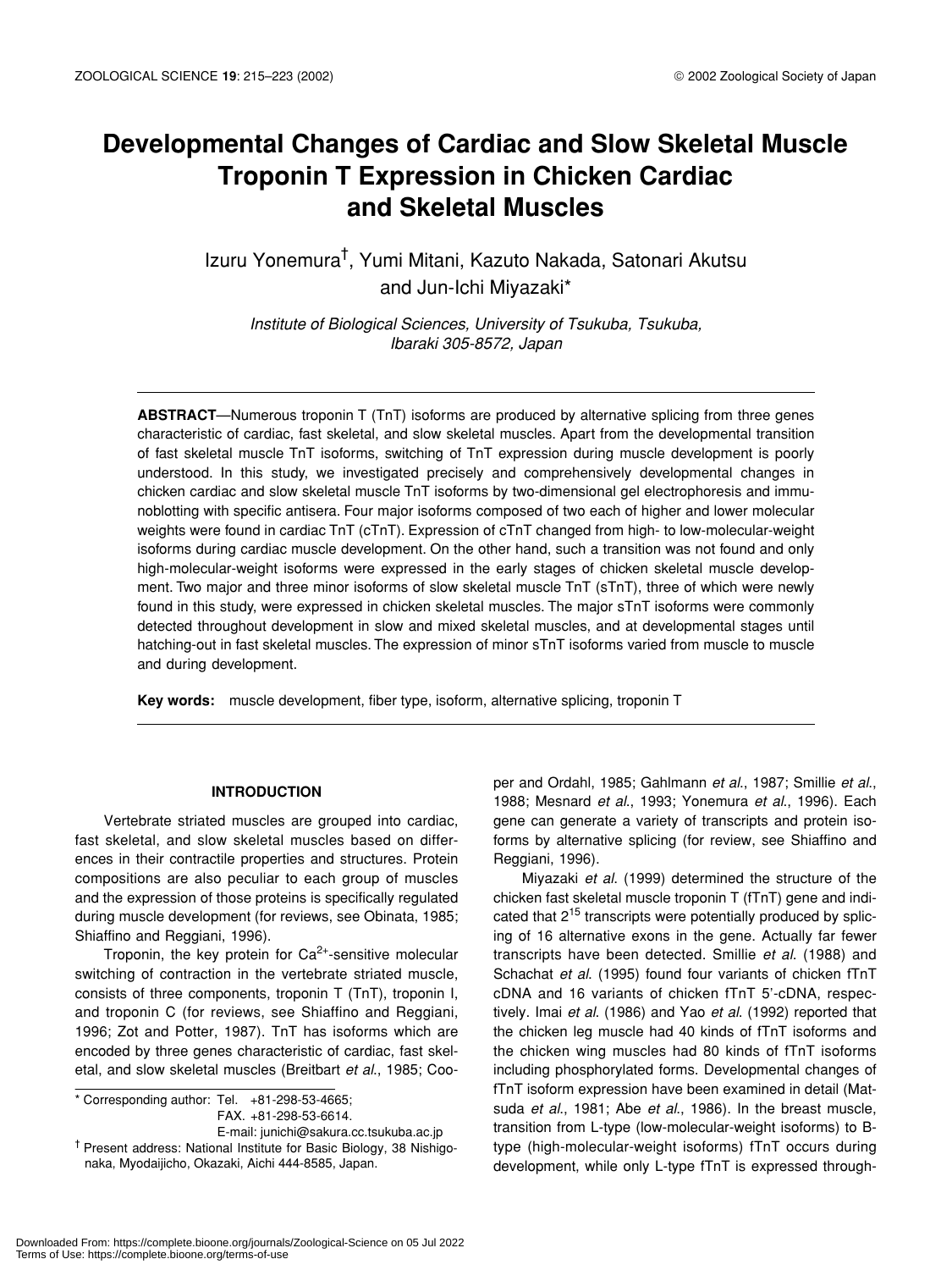out development in the leg muscle. B-type isoforms are classified into  $B_N$ ,  $B_C$ , and  $B_A$  subtypes according to the order of their appearance during breast muscle development.  $B_N$ subtype fTnT appears around hatching-out and is replaced by  $B_C$ -subtype fTnT, which is subsequently superseded by B<sub>A</sub>-subtype fTnT. Thus, the adult breast muscle has only B<sub>A</sub>subtype isoforms. Similar transition of fTnT expression is seen during development of wing muscles (Yao *et al*., 1992). However, L-type and  $B_{N}$ - and  $B_{C}$ -subtype isoforms do not disappear and their expression is continued even in the adult.

Compared with fTnT, sufficient information is not available on expression of cardiac TnT (cTnT) and slow skeletal muscle TnT (sTnT), although there are several studies on their expression. Ogasawara *et al*. (1987) and Saggin *et al*. (1988, 1990) reported developmental changes of chicken and rat cTnT expression, respectively. Sabry and Dhoot (1991) showed tissue-specifically and developmentally regulated expression of rat and human cTnT as well as sTnT. Avian and mammalian cTnT switches from high-molecularweight to low-molecular-weight isoforms during the heart development (Ogasawara *et al*., 1987; Saggin *et al*., 1988; Jin, 1996). The chicken cTnT gene generates one embryonic and one adult transcript by inclusion and exclusion of the exon 5, respectively (Cooper and Ordahl, 1985). The mouse cTnT gene generates one embryonic and three adult transcripts by alternative splicing involved in exons 3a, 4, and 12 (Jin *et al*., 1996). cTnT is expressed not only in the cardiac muscle but also in skeletal muscles at earlier stages of development. Genetic programming of rat and mouse cTnT synchronized in developing cardiac and skeletal muscles was proposed in spite of their differences in the structure, function and developmental process (Jin, 1996). On the other hand, Ogasawara *et al*. (1987) suggested that chicken cTnT expression was regulated differentially between cardiac and skeletal muscles. More extensive studies are necessary to show definitely whether synchronized genetic programming exists or not, because in those studies limited skeletal muscle samples were analyzed.

Yonemura *et al*. (2000) found variants of chicken sTnT cDNA, which differed from one another by inclusion or exclusion of one codon encoding an alanine residue and single base substitutions at two positions in the 5'-region and at four positions in the 3'-region. The heterogeneity of chicken sTnT transcripts is generated from 3.5 kb of the sTnT gene (Yonemura *et al*., 2000), although the chicken fTnT gene is about 35 kb (Miyazaki *et al*., 1999) and the chicken cTnT gene is about 9 kb (Cooper and Ordahl, 1985). Only two kinds of sTnT isoforms were detected in the adult chicken slow muscle, *anterior latissimus dorsi* (ALD) (Mikawa *et al*., 1981). One and another additional exons are alternatively spliced in mouse and human sTnT genes, respectively (Gahlmann *et al*., 1987; Huang *et al*., 1999). Developmental transition of several isoforms of rat sTnT was reported (Sabry and Dhoot, 1991).

As mentioned above, the heterogeneities of sTnT and

cTnT appear to be less pronounced than that of fTnT. However, precise and detailed information on expression of cTnT and sTnT isoforms in cardiac and skeletal muscles during development is very important in order to shed light on mechanisms of diversification of muscle fiber types. In this study, we investigate expression patterns of chicken cTnT and sTnT isoforms by two-dimensional gel electrophoresis (2D SDS-PAGE) and immunoblotting and those of sTnT transcripts by S1 nuclease mapping. Most studies carried out so far relied on one-dimensional resolution of TnT isoforms which could detect only their molecular weight differences, but herein we take advantage of two-dimensional separation of isoforms which have often different pI values. We report isoform switching of cTnT in the avian and mammalian hearts, but not in the chicken skeletal muscles. We also report differences in expression patterns of sTnT isoforms including those newly found during development.

#### **MATERIALS AND METHODS**

#### **Materials**

White leghorn chickens (*Gallus domesticus* (L)) and their fertilized eggs were obtained from commercial sources. The chicken slow skeletal muscle (ALD), mixed skeletal muscles (*gastrocnemius*, *complexus*, and *biventer cervicalis*), fast skeletal muscles (*pectoralis major* and *biceps femoris*), and cardiac muscle, and mouse cardiac and leg skeletal muscles were dissected out and stored frozen at –80°C until preparation of samples for 2D SDS-PAGE. Chicken ALD, *gastrocnemius*, *biventer cervicalis*, and *pectoralis major* were used for RNA preparation.

### **Electrophoresis and immunoblotting**

2D SDS-PAGE was carried out according to the improved method of Hirabayashi (1981) with 12% acrylamide/3M urea gels in the second dimension. Nonidet P-40 (1%) was included in agarose gels for isoelectric focusing and the extraction medium for sample preparation in order to achieve better separation of TnT isoforms. After 2D SDS-PAGE, proteins in gels were transferred onto nitrocellulose membranes at 300 mA for 3 hr according to the methods of Towbin *et al*. (1979) and Franke *et al*. (1981). Immunoblotting was performed by using the rabbit specific antisera against chicken sTnT, fTnT, and cTnT as the first antibody, and rhodamine-conjugated goat anti-rabbit IgG (H+L) (Jackson ImmunoResearch Laboratories, Inc.) as the second antibody. Preparations and specificities of the three specific antisera were described previously (Yao *et al*., 1992; Mashima *et al*., 1996). Semi-quantitative estimation of TnT spots on immunoblotting patterns was performed using BAS5000 (FUJI FILM) and the ratios of low-molecular-weight to highmolecular-weight cTnT isoforms were calculated.

### **Antisense DNA probes and S1 nuclease mapping**

Using chicken sTnT cDNA clones (Yonemura *et al*., 1996), the probe for S1 nuclease mapping, namely probe A,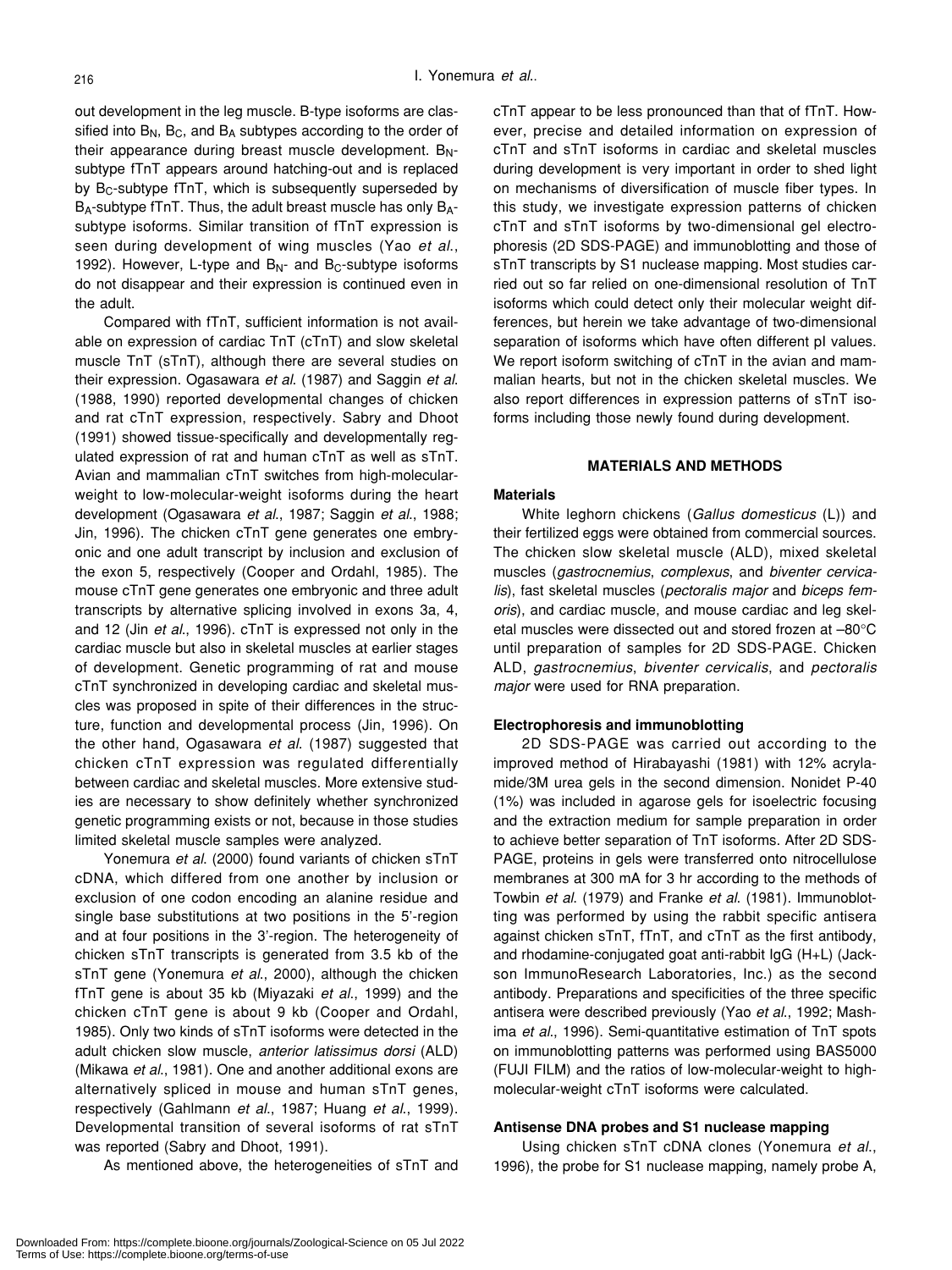was constructed in the previous study (Yonemura *et al*., 2000). The probe A, labeled with  $[3^2P]$  ATP using T4 polynucleotide kinase (Nippon gene), is a 690 nt fragment (position 1 to 690 of chicken sTnT cDNA) lacking three bases (135–137) for alanine. Total RNA (10 or 20  $\mu$ g) was precipitated with 10<sup>5</sup> cpm of the probe A. The pellet was dissolved in 20 µl of the hybridization buffer. Hybridization was performed overnight at 55°C before digestion with S1 nuclease (Gibco BRL). Protected fragments were separated on 6% acrylamide/8M urea gels, which were exposed to X-ray film (Kodak) with an intensifying screen.





**Fig. 1.** Two-dimensional gel electrophoreses of adult chicken heart (A) and ALD (B) extracts. The first dimension isoelectric focusing was performed in the direction basic to acidic. Gels were stained with Coomassie brilliant blue R-250. The arrow (A) and arrowhead (B) indicate cTnT and sTnT, respectively. The expression patterns of cTnT (A) and sTnT (B) isoforms were precisely examined by immunoblotting of the boxed areas.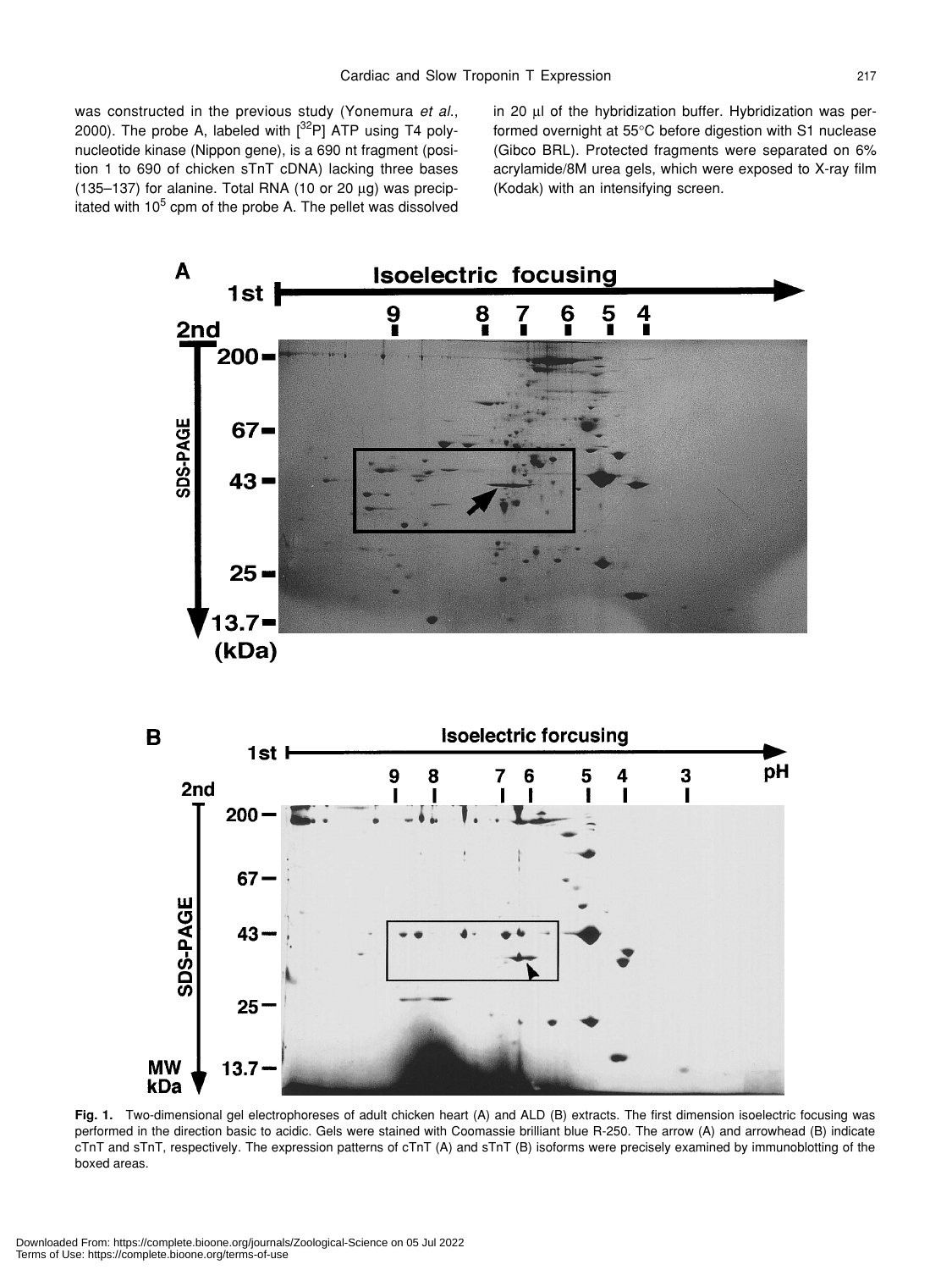# **RESULTS**

## **Developmental changes of cTnT expression in the cardiac and skeletal muscles**

Chicken cTnT gave the molecular weight of about 43 kDa and the isoelectric point (pI) of 7–8 on the 2D SDS-PAGE pattern of the adult chicken heart (Fig. 1A, arrow). To investigate developmental changes of chicken cTnT isoforms in the cardiac muscle, we examined their expression by immunoblotting of areas including TnT isoforms (box in Fig. 1 A) with the rabbit anti-cTnT antiserum (Mashima *et al*., 1996). The expression patterns of cTnT are shown for 7,

9, 10, 13, 16, and 19-day-old embryos, and 1, 5, 10, 15, 20, 30-day-old chicks, and the adult (a in Fig. 2A) and also schematically represented (b in Fig. 2A). Two major highmolecular-weight isoforms were expressed in the hearts during embryonic stages (red and green). The relative amounts of those isoforms gradually decreased and finally solely the acidic one was present in the adult. The relative amounts of one or two low-molecular-weight isoforms (blue) were very low at earlier embryonic stages and increased gradually during heart development and became predominant after hatching-out. The lower-molecular-weight polypeptide (yellow) began to be detected around hatching-



Fig. 2. Developmental changes of chicken cTnT isoforms. A, cardiac muscle extracts of 7 (E7), 9 (E9), 10 (E10), 13 (E13), 16 (E16), and 19day-old (E19) embryos and 1 (H1), 5 (H5), 10 (H10), 15 (H15), 20 (H20), 30-day-old (H30), and adult chickens were analyzed by 2D SDS-PAGE and immunoblotting with the anti-cTnT antiserum (a in A). Schematic representation of developmental changes in cTnT isoforms is also shown (b in A). Red and green spots indicate the high-molecular-weight isoforms, blue spots indicate the low-molecular-weight isoforms, and yellow spots indicate the lower- and lowest-molecular-weight minor isoforms. B, semi-quantitative estimation of TnT spots on immunoblotting patterns was performed by BAS5000 (FUJI FILM) and ratios of low- to high-molecular-weight isoforms at respective developmental stages were calculated. C, expression of cTnT was also examined by 2D SDS-PAGE of chicken *pectoralis major* and *biceps femoris* extracts of 7 (E7), 10 (E10), 13 (E13), 16 (E16), and 19-day-old (E19) embryos and 1-day-old (H1) and adult chickens and immunoblotting. The cTnT expression patterns of the cardiac muscle are shown for references.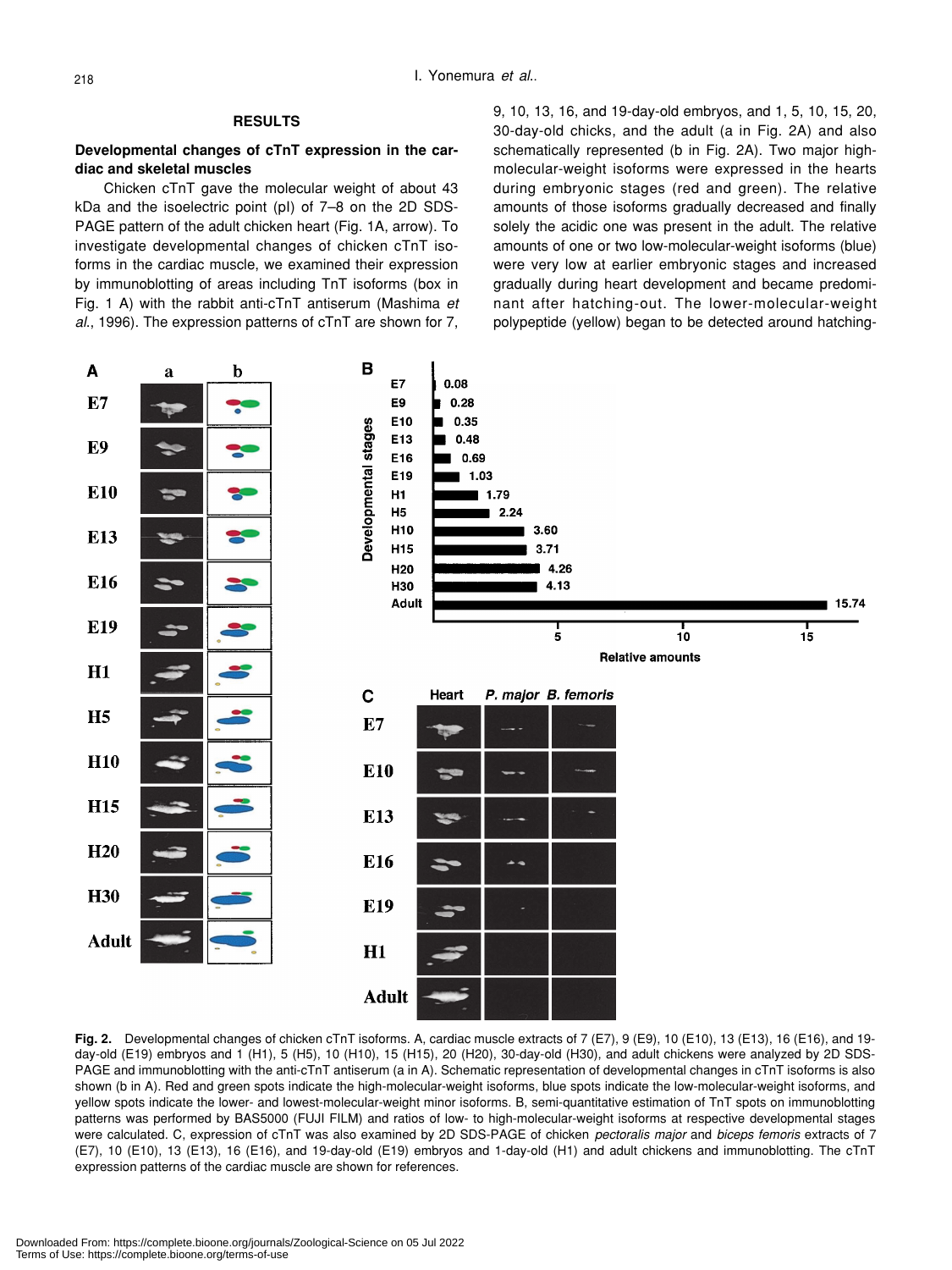out and the lowest-molecular-weight polypeptide (yellow) was found in the adult. Those polypeptides reacted with the anti-cTnT antiserum, but it remains to be shown whether they are new isoforms or degradation products. Since they were observed throughout heart maturation, the lower- and lowest-molecular-weight polypeptides may not be produced artificially. The results indicated that expression of cTnT isoforms switched from high-molecular-weight to low-molecular-weight isoforms during heart development. The ratios of low- to high-molecular-weight isoforms showed the predominance of the latter at earlier developmental stages and the predominance of the former at later stages with approximately 1:1 ratio at the 19-day-old embryo (Fig. 2B).

We examined cTnT expression in skeletal muscles (*pectoralis major* and *biceps femoris*) during development (Fig. 2C). The expression patterns of cTnT isoforms are shown for 7, 10, 13, 16, and 19-day-old embryos, and 1 day-old and adult chickens. Both skeletal muscles had only high-molecular-weight isoforms. The expression of cTnT isoforms was found in the embryo *pectoralis major* until 19 day old and in the embryo *biceps femoris* until 13-day old. The results indicated that cTnT isoforms did not disappear simultaneously in different skeletal muscles and that the expression patterns of cTnT isoforms in the cardiac muscle were different from those in the skeletal muscles. No transition from high-molecular-weight to low-molecular-weight iso-



**Fig. 3.** Developmental changes of mouse cTnT isoforms. Mouse cardiac and leg muscle extracts of 16 (E16) and 19-day-old (E19) embryos, 1 (P1) and 5-day-old (P5) neonates, and the adult were analyzed by 2D SDS-PAGE and immunoblotting with the anti-cTnT antiserum. The leg muscle from the 16-day-old embryo was not used.

forms was found in the skeletal muscles, suggesting that alternative splicing factors may be different between the cardiac and skeletal muscles.

To investigate whether developmental changes of cTnT isoforms are also observed in mammalian cardiac and skeletal muscles, we examined cTnT expression in the mouse cardiac and skeletal (leg) muscles during development. The expression patterns of mouse cTnT isoforms are shown for 16 and 19-day-old embryos, 1 and 5-day-old neonates, and the adult (Fig. 3, the 16-day-old embryo was not used in the leg muscle). In the mouse cardiac muscle, transition from high-molecular-weight to low-molecular-weight isoforms was also observed, and only low-molecular-weight isoforms were found in the adult. In the leg muscle, transition from highmolecular-weight to low-molecular-weight isoforms was much less striking; e.g. considerable amounts of highmolecular-weight isoforms were detected in the 5-day-old neonate leg muscle, but not in the cardiac muscle at the same developmental stage. These results showed that cTnT expression was regulated similarly in avian and mammalian cardiac muscles but differently in skeletal muscles.

# **Developmental changes of sTnT expression in the skeletal muscles**

Chicken sTnT gave the molecular weight of about 31 kDa and the pI of 6–7 on the 2D SDS-PAGE pattern of the adult chicken ALD (Fig. 1B, arrowhead). To investigate developmental changes of chicken sTnT isoforms in the skeletal muscles, we examined their expression by immunoblotting of areas including TnT isoforms (box in Fig. 1B) with the anti-sTnT antiserum (Yao *et al*., 1992). The expression patterns of sTnT isoforms are shown for 7, 9, 13, 16, and 19-day-old embryos, and 1-day-old and adult chickens in *pectoralis major* and *biceps femoris* (Fig. 4A). *Pectoralis major* and *biceps femoris* are typical fast skeletal muscles, and express the BA-subtype and L-type fTnT isoforms in the adult, respectively (data not shown). However, both muscles expressed two sTnT isoforms until the chick reached 1-day old.

*Pectoralis major* contains a highly homogeneous population of white (fast-twitch) fibers, but it has a small red-colored region from the anterior edge of the sternum to the proximal end of the humerus, which is called the red strip region. The region is reported to have both fast- and slowtwitch fibers (Ganthier and Lowey, 1977) and express slowtype and fast-type myosin light chains, slow-type and embryonic fast-type myosin heavy chains, and  $\alpha$ -slow,  $\alpha$ fast, and β-tropomyosins (Matsuda *et al*., 1983; Reiser *et al*., 1996). We also examined the expression of sTnT and fTnT in the red strip region of adult *pectoralis major* by immunoblotting using the antiserum against fTnT in addition to the anti-sTnT antiserum. Although the bulk white region of *pectoralis major* expressed BA-subtype fTnT exclusively, the red strip region showed an expression pattern similar to those of wing muscles, where L-type and  $B_{A}$ -,  $B_{C}$ -, and  $B_{N}$ -subtype fTnT isoforms are expressed in the adult  $(L, B_A, B_C,$  and  $B_N$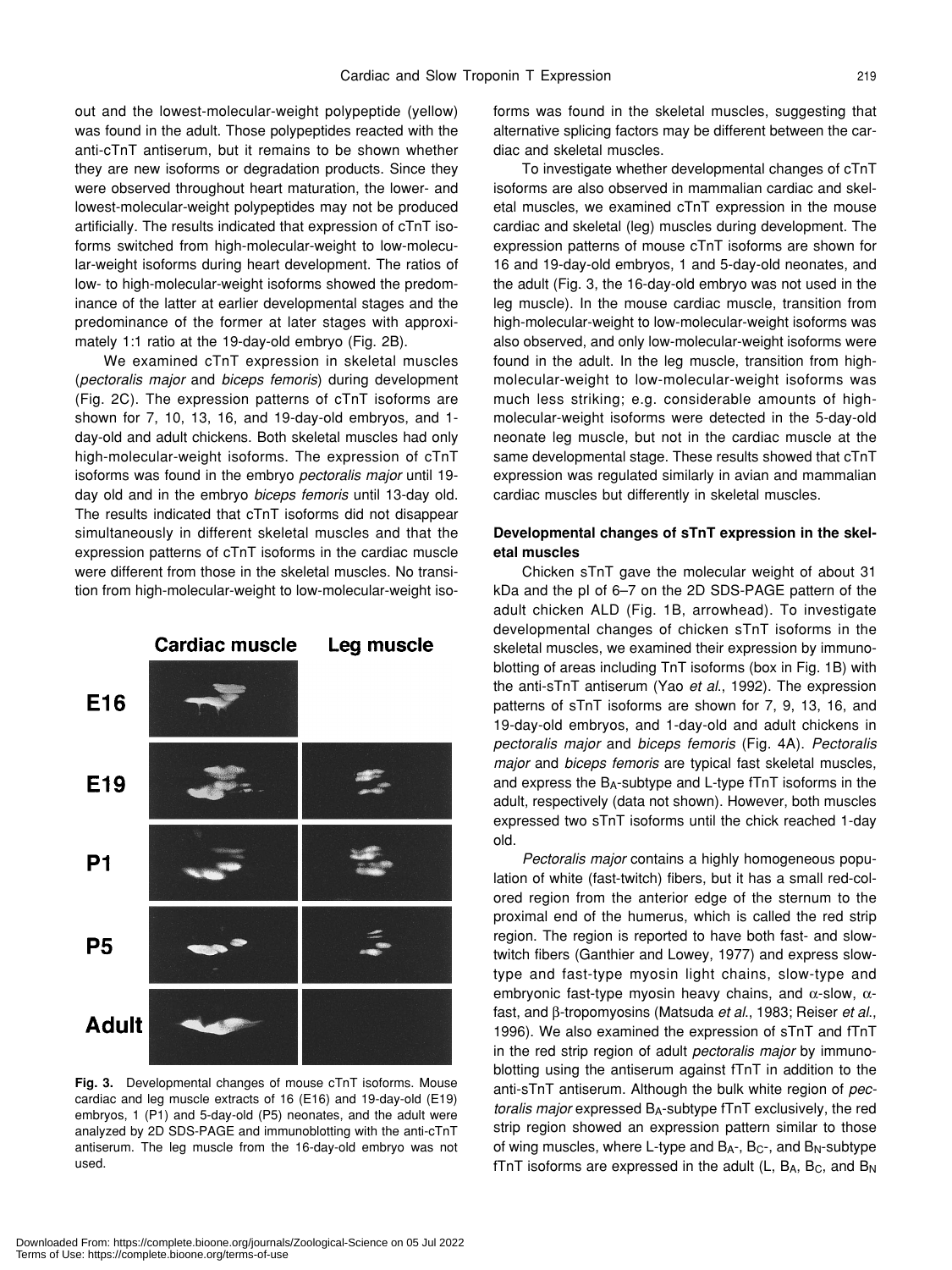

**Fig. 4.** Expression patterns of chicken sTnT isoforms. A, *pectoralis major* and *biceps femoris* (fast skeletal muscle) extracts of 7 (E7), 9 (E9), 13 (E13), 16 (E16), and 19-day-old (E19) embryos and 1-day-old (H1) and adult chickens were analyzed by 2D SDS-PAGE and immunoblotting with the anti-sTnT antiserum. Arrows indicate possible new sTnT isoforms. B, expression of sTnT and fTnT was examined by 2D SDS-PAGE of the extract from the red strip region of adult *pectoralis major* and immunoblotting with a mixture of antisera against sTnT and fTnT (upper panel). Schematic representation is also shown (lower panel). fTnT and sTnT are indicated by L, B<sub>A</sub>, B<sub>C</sub>, and B<sub>N</sub> and S, respectively. C, expression of sTnT in ALD (slow skeletal muscle), *gastrocnemius*, *complexus* and *biventer cervicalis* (mixed skeletal muscles) of 1-day-old (H1) and adult chickens was examined as in A. For *gastrocnemius*, 12 (E12) and 16-day-old (E16) embryos were also used. Arrows indicate possible new sTnT isoforms.

in Fig. 4B). Additionally, the red strip region expressed sTnT isoforms (S in Fig. 4B). Thus, this is the only muscle which expresses simultaneously B-type and L-type fTnT and sTnT isoforms. No muscle has been found to express both B-type fTnT and sTnT concomitantly until the present study (Yao *et al*., 1992).

The expression patterns of sTnT isoforms are also shown for 12 and 16-day-old embryos in *gastrocnemius*, and 1-day-old and adult chickens in *gastrocnemius*, ALD, *complexus*, and *biventer cervicalis* (Fig. 4C). All the muscles expressed two major isoforms corresponding to those expressed in *pectoralis major* and *biceps femoris*. The result in adult ALD is consistent with that described by Mikawa *et al*. (1981). In addition, three minor isoforms were found in *gastrocnemius* of the adult chicken, and one minor isoform in *biventer cervicalis* of the adult chicken and in *complexus* of the 1-day-old and adult chickens (Fig. 4C, arrows). The minor isoform was also detected in *biceps femoris* of the 19 day-old embryo and 1-day-old chick, although it was very

faint (Fig. 4A, arrows).

No expression of sTnT and fTnT was found in cardiac muscles of 7, 10, and 13-day-old embryos and 1 and 5-dayold chicks (data not shown).

### **Heterogeneity in sTnT mRNA**

The minor isoforms were detected in the mixed skeletal muscles (*gastrocnemius*, *biventer cervicalis*, and *complexus*). Our previous study showed the heterogeneity in the 5'-region of sTnT transcripts which lead to three amino acid changes in sTnT proteins (Yonemura *et al*., 2000). Typical slow skeletal muscle, ALD, had two kinds of transcripts, one having the codon for alanine (position 135–137), C (258), and A (262) and the other lacking the codon and having T (258) and G (262) instead of C and A. To determine whether the minor sTnT isoforms can be explained by the heterogeneity in the 5'-region of sTnT transcripts, we performed S1 nuclease mapping of total RNA from six kinds of skeletal muscles. We used as a probe the 690 nt fragment (position

A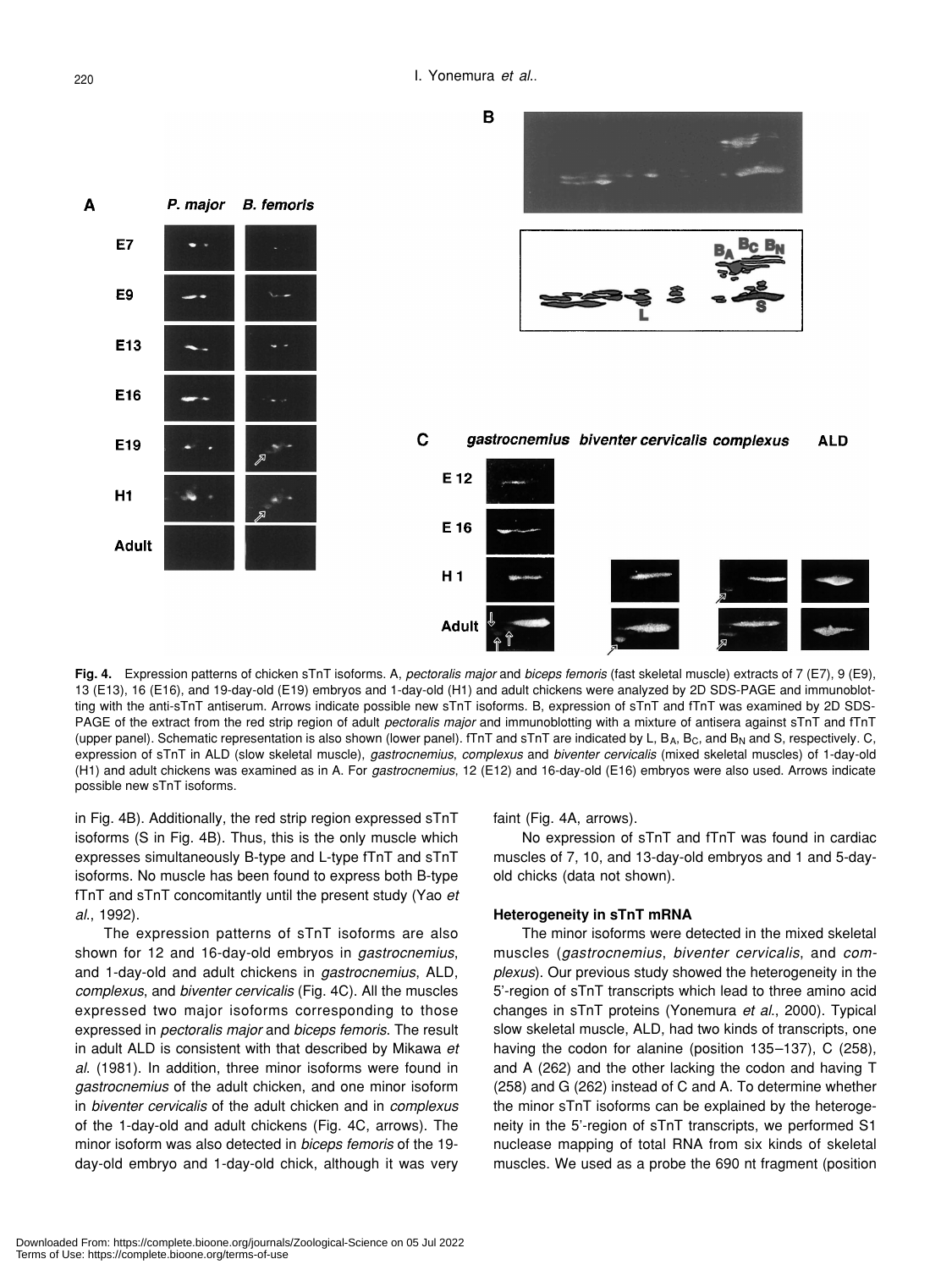

**Fig. 5.** S1 nuclease mapping of sTnT mRNA with an antisense probe from the 5'-region of sTnT cDNA. The upper panel shows schematically the structure of sTnT mRNA and the position of the 690 nt antisense probe (probe A) with the <sup>32</sup>P-labeled 3'-end (closed circle). Total RNA was isolated from *gastrocnemius* (G) and *pectoralis major* (Pf) of 12 (E12) and 16-day-old (E16) embryos and the 1-day-old (H1) chick and from *biventer cervicalis* (B) and ALD (A) of the 1-day-old chick in A. Total RNA was also isolated from the red strip (Ps) and white (Pf) regions of adult *pectoralis major* and from adult *gastrocnemius* (G) and *biventer cervicalis* (B) in B. Total RNA from adult ALD (Ad) was used for a reference in A. RNA was hybridized to the probe A and digested with S1 nuclease. Three bands of 690 nt, 558 nt, and approximately 440 nt were produced by RNA schematically shown on the right.

1 to 690 of chicken sTnT cDNA) which lacks the codon coding for alanine (position at 135–137). When total RNA from *gastrocnemius* (G) of 12 and 16-day-old embryos and the 1 day-old chick and from *biventer cervicalis* (B) and ALD (A) of the 1-day-old chick was examined by S1 nuclease mapping, three bands of 690 nt, 558 nt, and about 440 nt were detected (Fig. 5A). The band of 690 nt corresponds with the transcript lacking the codon for alanine, and the bands of 558 nt and about 440 nt with the transcript containing the codon for alanine (Yonemura *et al*., 2000). No difference in the expression patterns of sTnT transcripts was found during development. On the other hand, when total RNA from *pectoralis major* (Pf) of 12 and 16-day-old embryos and the 1-day-old chick was examined, only the band of 690 nt was detected in 12 and 16-day-old embryos and no band in the 1-day-old chick (Fig. 5A), indicating that the transcript containing the codon for alanine was not expressed in *pectoralis* *major*.

Three protected bands of 690 nt, 558 nt, and about 440 nt were also detected in the red strip region of adult *pectoralis major* (Ps), ALD (A), *gastrocnemius* (G), and *biventer cervicalis* (B) (Fig. 5B), but not in the white region of adult *pectoralis major* (Pf) as expected. Differences in the expression patterns were not discernible among the four adult muscles which expressed sTnT transcripts, suggesting that the presence of the minor isoforms can not be attributable to the heterogeneity in the 5'-region of sTnT transcripts.

#### **DISCUSSION**

In this study, we investigated the developmental changes of cTnT and sTnT isoforms by taking advantage of 2D SDS-PAGE and immunoblotting with specific antisera. The cTnT isoforms were expressed at all the developmental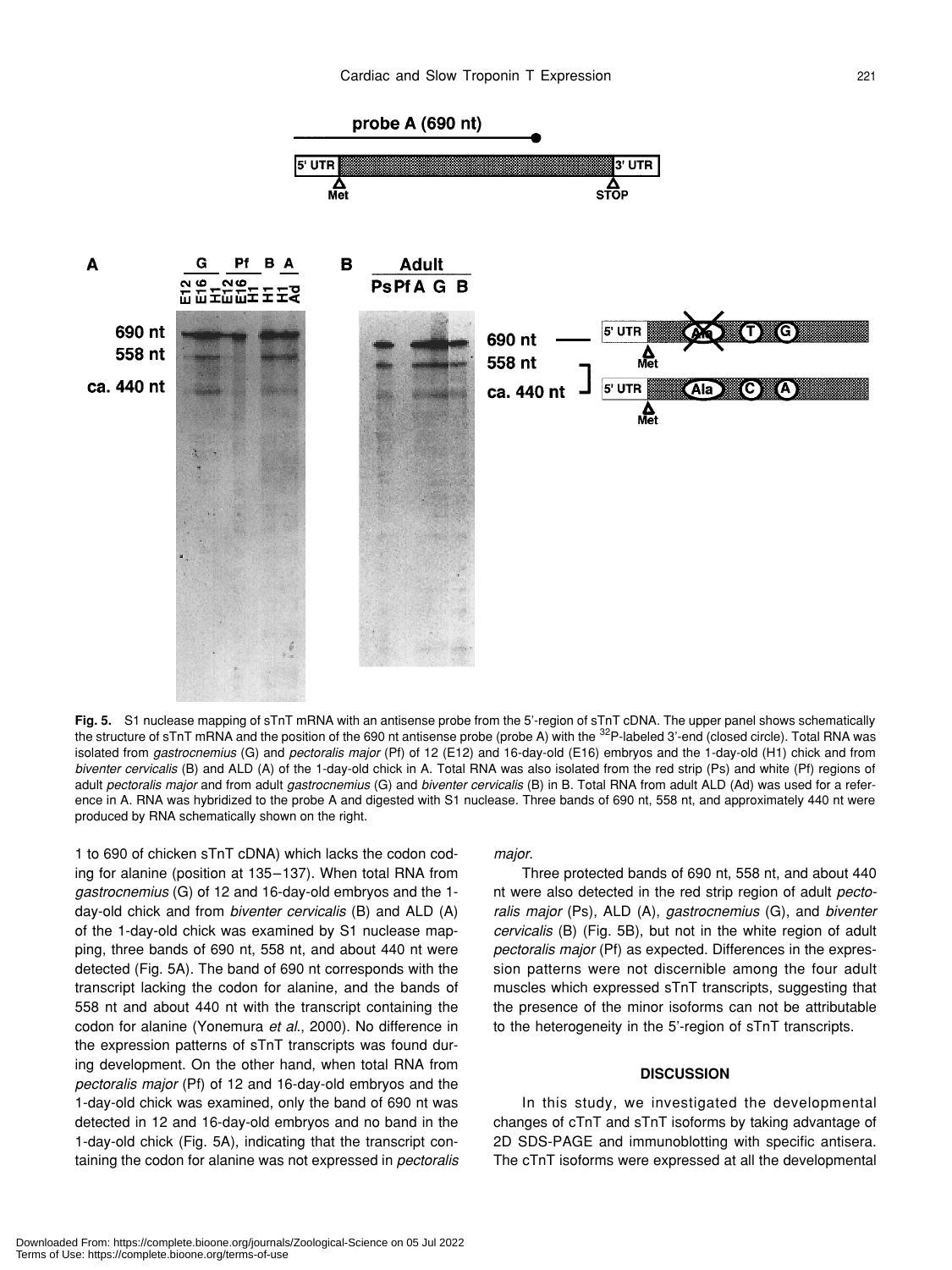stages examined herein in the chicken heart, and at the stages before hatching-out in the skeletal muscles. The results indicated differential regulation of cTnT gene expression between cardiac and skeletal muscles. It is supported by the previous studies. Development of the cardiac muscle is triggered by transcriptional regulatory factors, dHAND, eHAND, and Nkx 2.5 (Schwartz and Olson, 1999), but skeletal muscle development by the MyoD family (Olson, 1992). The 247 bp upstream sequence from the transcription initiation site in the chicken cTnT gene is necessary for the gene expression in the cardiac muscle, while only 129 bp is needed for its expression in the skeletal muscle (Mar *et al*., 1988).

Our results also showed cTnT transition from highmolecular-weight to low-molecular-weight isoforms in the avian and mammalian hearts, but not at all in the chicken skeletal muscles and less strikingly in the mouse leg muscle. Genomic programming of cTnT synchronized in cardiac and skeletal muscles was proposed by analysis of limited developmental samples (Jin, 1996). The present results clearly did not support synchronized genomic programming of cTnT, because expression of cTnT is regulated differentially between cardiac and skeletal muscles. We found 4 major and 2 minor isoforms in the chicken and at least 8 isoforms in the mouse. Cooper and Ordahl (1985) reported two variants of chicken cTnT cDNA, and Jin *et al*. (1996) four variants of mouse cTnT cDNA. Since the chicken cTnT gene has only one alternatively spliced exon, it is likely that two of 4 major isoforms are phosphorylated forms of respective counterparts, giving two pairs of protein spots with slightly different pIs as can be seen on immunoblotting patterns. The first amino acid serine is known as the primary phosphorylated site in cTnT. The two minor isoforms appear not to be degradation products, because they were reproducibly observed after embryonic day 19. However, the origin of the isoforms is not known at the present time.

The sTnT isoforms were expressed not only in the slow and mixed skeletal muscles, but also in the fast skeletal muscles until around hatching-out. The regulation and structure of the chicken sTnT gene have not been elucidated, but our results indicated differential regulation of the gene expression between the slow and fast skeletal muscles. This is supported by previous studies (Hughes *et al*., 1993; Blagden *et al*., 1997). We found two major isoforms commonly expressed in all the skeletal muscles examined in this study and three minor isoforms in some muscles and at the particular developmental stages. One of the major isoforms is assumed to be a phosphorylated form of the other, because at least one amino acid is phosphorylated in cTnT and fTnT although the post-translational modifications of sTnT have not been studied yet. It seems unlikely that the minor isoforms are degradation products or proteins which nonspecifically reacted with the anti-sTnT antiserum, because they were observed reproducibly after embryonic day 19. Also ALD and *pectoralis major* which were prepared for electrophoresis in the same way as the other muscles gave no minor isoforms. Furthermore, the muscles at younger stages which are possibly more susceptible to protein degradation due to their immature labile structure did not present the minor isoforms.

We investigated the heterogeneity of sTnT transcripts by S1 nuclease mapping to search the background for the minor isoforms. Our previous study showed two variants of sTnT transcripts, one having the codon for alanine (135- 137) and C (258) and A (262) and the other lacking the codon and having T (258) and C (262) in the 5' region (Yonemura *et al*., 1996; 2000). The differences lead to three amino acid substitutions. Our results showed that all the muscles expressing sTnT gave the protected bands of 690 nt, 558 nt, and about 440 nt except for embryonic *pectoralis major*, where only the band of 690 nt was detected. Therefore, the minor isoforms were not produced by the heterogeneity in the 5' region of sTnT, because their expression did not correlate with expression of transcripts indicated by protected bands. However, since the gene structure, alternative splicing pathways, and post-translational modifications of sTnT are poorly understood at present, it is possible that the minor isoforms are genuine sTnT isoforms produced by different pathways of alternative splicing and/or differential post-translational modifications.

In the progress of this study, Krishan *et al*. (2000) reported that sTnT mRNA was detected in the mouse fetal cardiac muscle. However, our study at the protein level showed no expression of sTnT in the chicken cardiac muscle. Barton *et al*. (1999) also showed no sTnT mRNA expression in human fetal and adult cardiac muscles. We do not know whether the discrepancy was caused by differences in maturation of cardiac muscles or by differences in examined animals.

The red strip region of *pectoralis major* is unique, because it expressed L-type and  $B_N$ -,  $B_C$ -, and  $B_A$ -subtype fTnT isoforms, and concomitantly sTnT isoforms. The extensive study of distributions of fTnT and sTnT isoforms in the chicken muscles (Yao *et al*., 1992) did not show any muscle which expressed simultaneously B-type fTnT and sTnT isoforms. The red strip region of *pectoralis major* has type II fibers expressing fast-skeletal-muscle-type isoforms and type I fibers expressing slow-skeletal-muscle-type isoforms (Matsuda *et al*., 1983; Edman *et al*., 1988; Reiser *et al*., 1996), although the bulk white region has type II fibers (Obinata, 1985). Therefore, the region is a suitable area to search for fiber-type-specific gene expression and expressional regulatory factors of fTnT and sTnT genes as well as alternative splicing factors for the fTnT gene.

#### **REFERENCES**

- Abe H, Komiya T, Obinata T (1986) Expression of multiple troponin T variants in neonatal chicken breast muscle. Dev Biol 118: 42– 51
- Barton PJR, Cullen ME, Townsend PJ, Brand NJ, Mullen AJ, Norman DAM, Bhavsar PK, Yacoub MH (1999) Close physical link-